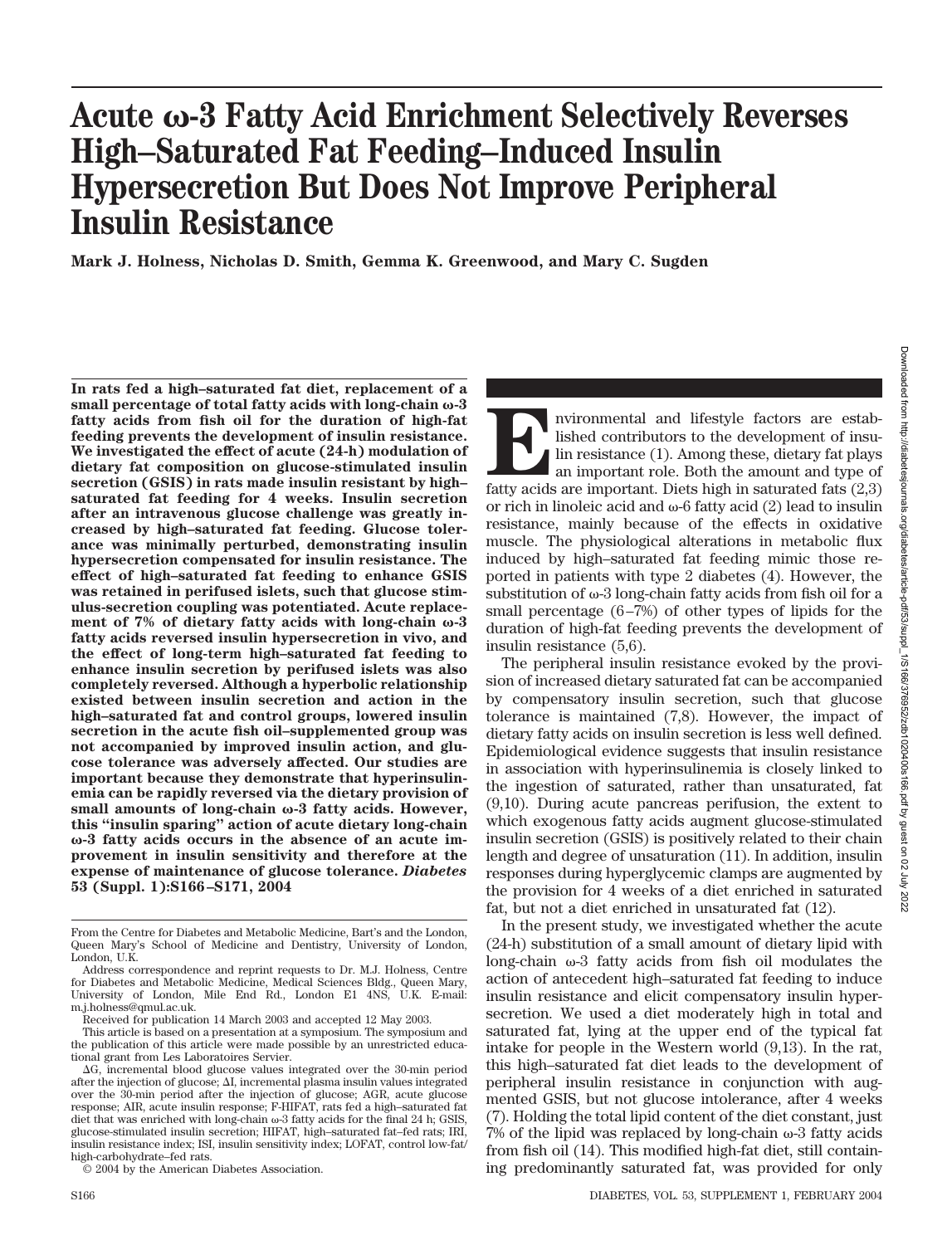#### TABLE 1

Food intake and postabsorptive circulating insulin and glucose concentrations

|                             | <b>LOFAT</b>       | <b>HIFAT</b>      | <b>F-HIFAT</b>        |
|-----------------------------|--------------------|-------------------|-----------------------|
| Food intake (kcal/day)      | $55.4 \pm 8.6$ (9) | $78.0 \pm 7.7(9)$ | $83.6 \pm 9.3^{*}(6)$ |
| Initial body weight $(g)$   | $237 \pm 3(9)$     | $238 \pm 6(9)$    | $234 \pm 7(6)$        |
| Final body weight (g)       | $264 \pm 5(9)$     | $274 \pm 6(9)$    | $272 \pm 5(6)$        |
| Plasma insulin $(\mu U/ml)$ | $16 \pm 2(9)$      | $20 \pm 3(10)$    | $15 \pm 2(6)$         |
| Blood glucose (mmol/l)      | $4.0 \pm 0.3$ (9)  | $4.3 \pm 0.3$ (9) | $4.4 \pm 0.2$ (6)     |

Data are means  $\pm$  SE with the numbers of rats in parentheses. Plasma insulin and blood glucose concentrations were determined using commercial kits. Statistically significant differences from LOFAT rats are indicated: \**P* 0.05. There were no statistically significant effects of acute long-chain  $\omega$ -3 enrichment of the high–saturated fat diet versus high-fat feeding.

24 h after an antecedent period of 4 weeks of high– saturated fat feeding. Studies of insulin secretion and glucose tolerance were conducted in the intact conscious animals, and, in addition, to identify persistent effects on the islet, studies of GSIS were conducted ex vivo using islet perifusions.

#### **RESEARCH DESIGN AND METHODS**

**Materials.** General laboratory reagents were purchased from Roche Diagnostics (Lewes, East Sussex, U.K.) or from Sigma (Poole, Dorset, U.K.). Kits for determination of insulin and glucose concentrations were purchased from Mercodia (Uppsala, Sweden) and Roche Diagnostics (Lewes, East Sussex, U.K.), respectively.

**Animals.** All studies were conducted in adherence to the regulations of the U.K. Animal Scientific Procedures Act (1986). Female albino Wistar rats (200–250 g) were purchased from Charles River (Margate, Kent, U.K.). Rats were maintained at a temperature of  $22 \pm 2^{\circ}$ C and subjected to a 12-h light/12-h dark cycle. One group of rats was given free access to standard pelleted low-fat rodent diet purchased from Special Diet Services (Witham, Essex, U.K.) (52% carbohydrate, 15% protein, 3% lipid, and 30% nondigestible residue by weight) (the LOFAT group). High–saturated fat–fed rats (HIFAT) were given free access to a semi-synthetic diet high in saturated fat (7), henceforth referred to as high–saturated fat diet, for 4 weeks. The high-fat diet contained 34% carbohydrate, 19% protein, and 22% lipid (lard as the major source of lipid, together with corn oil [1.9 g/100 g diet] to prevent essential fatty acid deficiency) by weight (7). The lipid component of the high–saturated fat diet comprised 16% saturated fatty acids (mainly stearic, 18:0), 16% monounsaturated fatty acids (mainly oleic, 18:1), and 7% polyunsaturated fatty acids (mainly linoleic, 18:2) by energy. The second experimental high-fat diet was also lard/corn oil based, but  $\sim$ 7% of the dietary fatty acids were replaced with long-chain  $\omega$ -3 fatty acids from marine oil (provided by Dr. D. Horrobin, Scotia Pharmaceuticals, Guildford, Surrey, U.K.). By gas liquid chromatography analysis,  $49\%$  of the long-chain  $\omega$ -3 fatty acid was eicosapentaenoic acid (20:5) and 33% was docosahexaenoic acid (22:6). The high-fat diets were prepared at 3-day intervals using components supplied by Special Diet Services, with the exception of the saturated fat component (lard), which was purchased locally. Rats were maintained on the HIFAT diet for 4 weeks and then a subset of rats maintained on the HIFAT diet for 4 weeks were switched to the fish oil–enriched high–saturated fat diet for 24 h. These rats are referred to as the F-HIFAT group. In all experiments, rats were allowed ad libitum access to water.

**Intravenous glucose challenge.** Glucose was administered as an intravenous bolus (0.5 g glucose/kg body wt;  $150 \mu\text{J}/100$  g body wt) to conscious unrestrained rats (7). Glucose was injected via a chronic indwelling jugular cannula, and blood samples (100  $\upmu l)$  were withdrawn at intervals from the indwelling cannula, which was flushed with saline after the injection of glucose to remove residual glucose. Samples of whole blood  $(50 \mu)$  were deproteinized with  $ZnSO<sub>4</sub>/Ba(OH)$ <sub>2</sub> and centrifuged (10,000*g*) at 4<sup>°</sup>C, and the supernatant was retained for subsequent assay of blood glucose. The remaining blood sample was immediately centrifuged (10,000*g*) at 4°C, and plasma was stored at  $-20^{\circ}$ C until assayed for insulin. The acute insulin response (AIR) was calculated as the mean of suprabasal 2- and 5-min plasma insulin values. The acute glucose response (AGR) was calculated as the mean of suprabasal 2- and 5-min blood glucose values. Insulin and glucose responses during the glucose tolerance test were used for calculation of the incremental plasma insulin values integrated over the 30-min period after the injection of glucose  $(\Delta I)$  and the corresponding incremental integrated plasma glucose values  $(\Delta G)$ . The insulin resistance index (IRI) was calculated as the product of the areas under the glucose and insulin curves after the glucose challenge; the insulin sensitivity index (ISI) was calculated as the reciprocal of the IRI. The rate of glucose disappearance (*k*) was calculated from the slope of the regression line obtained with log-transformed glucose values from 2 to 15 min after glucose administration.

**Islet isolation and perifusion.** Rats were anesthetized by injection of sodium pentobarbital (60 mg/ml in 0.9% NaCl; 1 ml/kg body wt. i.p.), and, once locomotor activity had ceased, pancreases were excised and islets were isolated by collagenase digestion (15). Free islets were collected under a dissecting microscope with a 20-µl pipette into HEPES-buffered Hanks' balanced salt solution containing 5% BSA. Insulin release from freshly isolated islets was measured in a perifusion system as described by Hughes et al. (16). In this system, 50 islets were housed in small chambers on Millicell culture inserts. Islets were perifused in basal medium (Krebs-Ringer containing 20 mmol/l HEPES, pH 7.4, 5 mg/ml BSA, and 2 mmol/l glucose) for 60 min at a flow rate of 1 ml/min at 37°C before collection of fractions. Glucose concentrations were then modified as indicated. Fractions (2 ml) were collected at 2-min intervals and stored at  $-20^{\circ}$ C before assay for insulin.

**Analytical methods.** Glucose concentrations were determined by a glucose oxidase method (Roche Diagnostic). Immunoreactive insulin concentrations were measured by enzyme-linked immunosorbent assay using rat insulin as a standard (Mercodia).

**Statistical analysis.** Results are presented as the mean  $\pm$  SE, with the numbers of rats or islet preparations in parentheses. Statistical analysis was performed by ANOVA followed by Fisher's post hoc tests for individual comparisons or the Student's *t* test as appropriate (Statview; Abacus Concepts, Berkeley, CA). A  $P$  value of  $\leq 0.05$  was considered statistically significant.

#### **RESULTS**

**Food intake and body weight gain.** Although caloric intake was  $\sim$ 41% higher in the HIFAT group than in the LOFAT group (Table 1), the increase in caloric intake was not associated with an increase in body weight gain during the 4-week period of high-fat feeding compared with the low-fat group. Acute  $(24-h)$  long-chain  $\omega$ -3 enrichment of HIFAT diet did not affect caloric intake compared with that of HIFAT rats or body weight gain (Table 1). Although we did not systematically measure physical activity, there were no obvious differences in physical activity between the dietary groups.

**Effects of high–saturated fat feeding with or without acute long-chain -3 enrichment on GSIS in vivo in relation to indexes of insulin sensitivity.** Postabsorptive plasma insulin concentrations in the HIFAT group were modestly, but not significantly, increased by 23% in comparison with the LOFAT animals (Table 1). This trend was no longer observed after acute long-chain  $\omega$ -3 enrichment of the high–saturated fat diet (Table 1). The impact of dietary fat intake on GSIS was assessed using an intravenous glucose challenge in conscious unrestrained rats. The calculated AIR and AGR values after intravenous administration of glucose (0.5 g/kg) in LOFAT, HIFAT, and F-HIFAT rats are shown in Fig. 1. We confirmed previous findings (7) of increased insulin secretion after an intrave-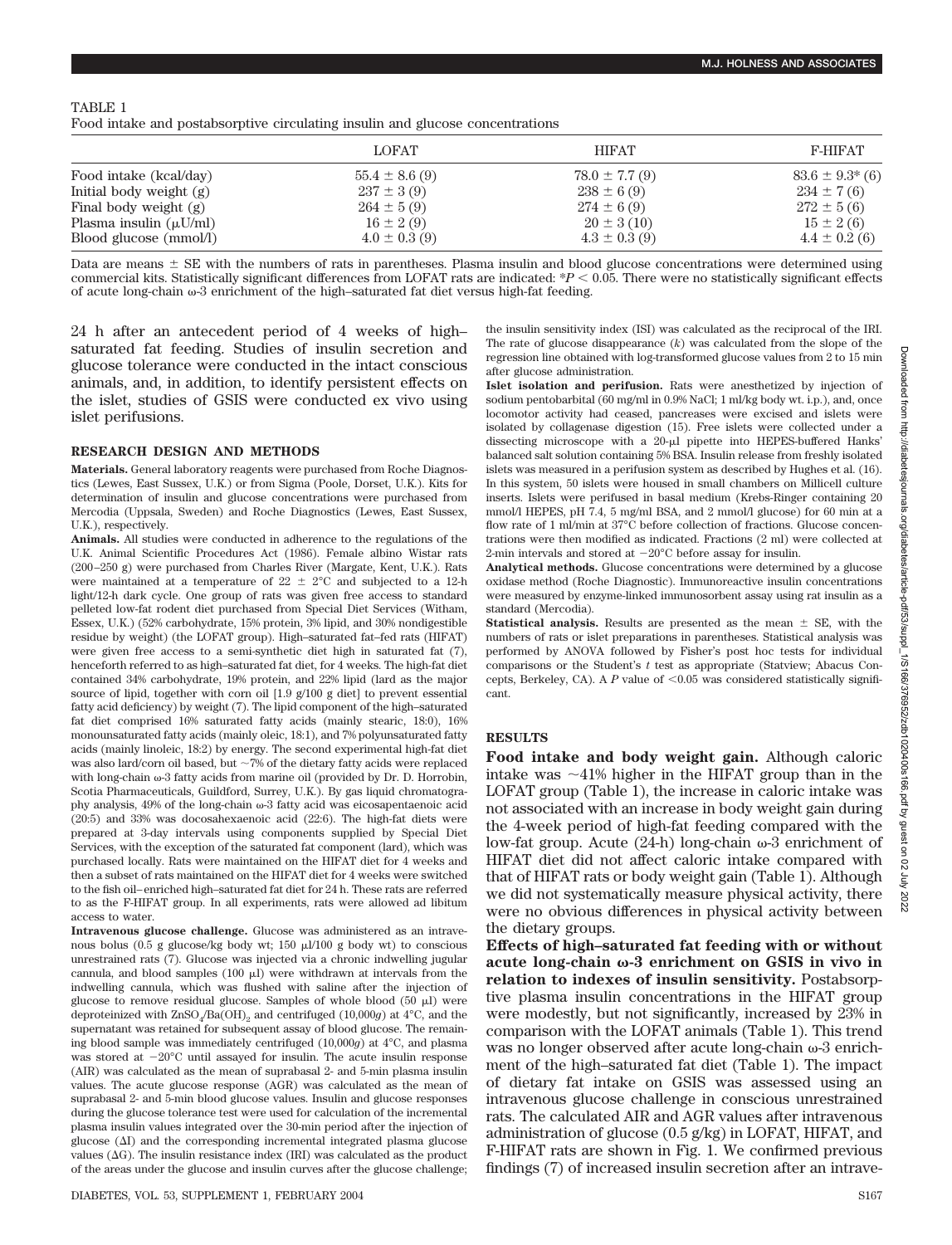

**FIG. 1. Acute (24-h) long-chain** ω-3 enrichment markedly lowers **glucose-stimulated hypersecretion of insulin after an intravenous glucose challenge in high-fat-fed rats. Glucose was administered as an intravenous bolus (0.5 g glucose/kg body wt) to the LOFAT, HIFAT, or F-HIFAT group. Studies were undertaken in conscious unrestrained rats in the postabsorptive state. Blood samples were withdrawn at intervals for measurement of plasma insulin and blood glucose using commercial kits. AIR values were calculated as the mean of suprabasal 2- and 5-min plasma insulin values. AGR values were calculated as the mean of suprabasal 2- and 5-min blood glucose values. Results are** means  $\pm$  SE for seven LOFAT rats, ten HIFAT rats, or six F-HIFAT **rats. Statistically significant differences from LOFAT rats are indicated:**  ${}^*P$  < 0.05;  ${}^{**}P$  < 0.01. Statistically significant effects of acute **(24-h) enrichment of a high–saturated fat diet with long-chain -3 fatty acids are indicated:**  $\dagger \dagger P < 0.01$ .

nous glucose challenge as a consequence of high–saturated fat feeding for 4 weeks. High–saturated fat feeding for 4 weeks elicited a 1.9-fold increase in AIR  $(P < 0.01)$ (Fig. 1*A*), together with a 23% increase in AGR ( $P < 0.05$ ) (Fig. 1*B*). Although the period of marine oil enrichment of the high–saturated fat diet was only 24 h, the relative response of insulin to a rapid increase in glycemia elicited by intravenous glucose challenge was greatly attenuated in the F-HIFAT group compared with the HIFAT group (Fig. 1*A*). This effect was reflected by a substantial decrease in AIR (50%;  $P < 0.01$ ) compared with the HIFAT group (Fig. 1*A*). Consequently, the effect of antecedent high–saturated fat feeding to increase AIR was completely reversed. However, the AGR remained significantly higher  $(34\%; P \leq$ 0.01) than that observed in the LOFAT group (Fig. 1*B*). **Enrichment of a high–saturated fat diet with long-**

chain  $\omega$ -3 fatty acids for 24 h impairs glucose toler**ance.** Postabsorptive blood glucose concentrations were modestly increased in both the HIFAT and F-HIFAT groups in comparison with the LOFAT group, although these increases did not achieve statistical significance (Table 1). Indexes of glucose tolerance, together with  $\Delta I$ values, are shown for the three dietary groups in Fig. 2. The significant 1.9-fold increase  $(P < 0.01)$  in  $\Delta$ I elicited by high-fat feeding (Fig. 2*A*) was accompanied by a significant increase in the integrated glucose area  $(\Delta G)$  (33%;  $P$  < 0.001) (Fig. 2*B*). However, the 40% decline in  $\Delta$ I due to an effect of marine oil enrichment of the high–saturated fat diet (Fig. 2A) was accompanied by a 23% increase in  $\Delta G$ compared with the HIFAT group (Fig. 2*B*). As a consequence, the  $\Delta G$  value in the F-HIFAT group was 64% higher  $(P < 0.001)$  compared with the  $\Delta G$  value in the LOFAT group (Fig. 2*B*). Although high–saturated fat feeding resulted in an increase in  $\Delta G$ , the *k* values for rates of glucose disappearance over the first 15 min after glucose challenge did not differ significantly between the LOFAT and HIFAT groups (Fig. 2*C*). This indicates that insulin hypersecretion can compensate for impaired insulin action in the high–saturated fat–fed group. Marine oil enrichment of the high–saturated fat diet elicited a 28% decline  $(P < 0.05)$  in the *k* value for glucose disappearance compared with the HIFAT group (Fig. 2*C*). As a conse-



**FIG. 2. Acute (24-h) long-chain**  $\omega$ -3 enrichment impairs glucose clearance after intravenous glucose challenge in high-fat–fed rats. Insulin and glucose responses during the glucose tolerance test were used for calculation of the incremental plasma insulin  $(\Delta I; A)$  and blood glucose  $(\Delta G;$ *B***) values integrated over the 30-min period after the injection of glucose, which are shown in** *A* **and** *B***, respectively. Rates of glucose disappearance (***k***), calculated from the slopes of the regression lines obtained with log-transformed glucose values from 2 to 15 min after glucose**  $a$ dministration and expressed as percent per minute, are shown in  $C$ . Further details are provided in the legend to Fig. 1. Results are means  $\pm$ **SE for seven LOFAT rats, ten HIFAT rats, or six F-HIFAT rats. Statistically significant differences from LOFAT rats are indicated: \*\****P* **< 0.01.** Statistically significant effects of acute (24-h) enrichment of a high-saturated fat diet with long-chain  $\omega$ -3 fatty acids are indicated:  $\dagger P$  < 0.05.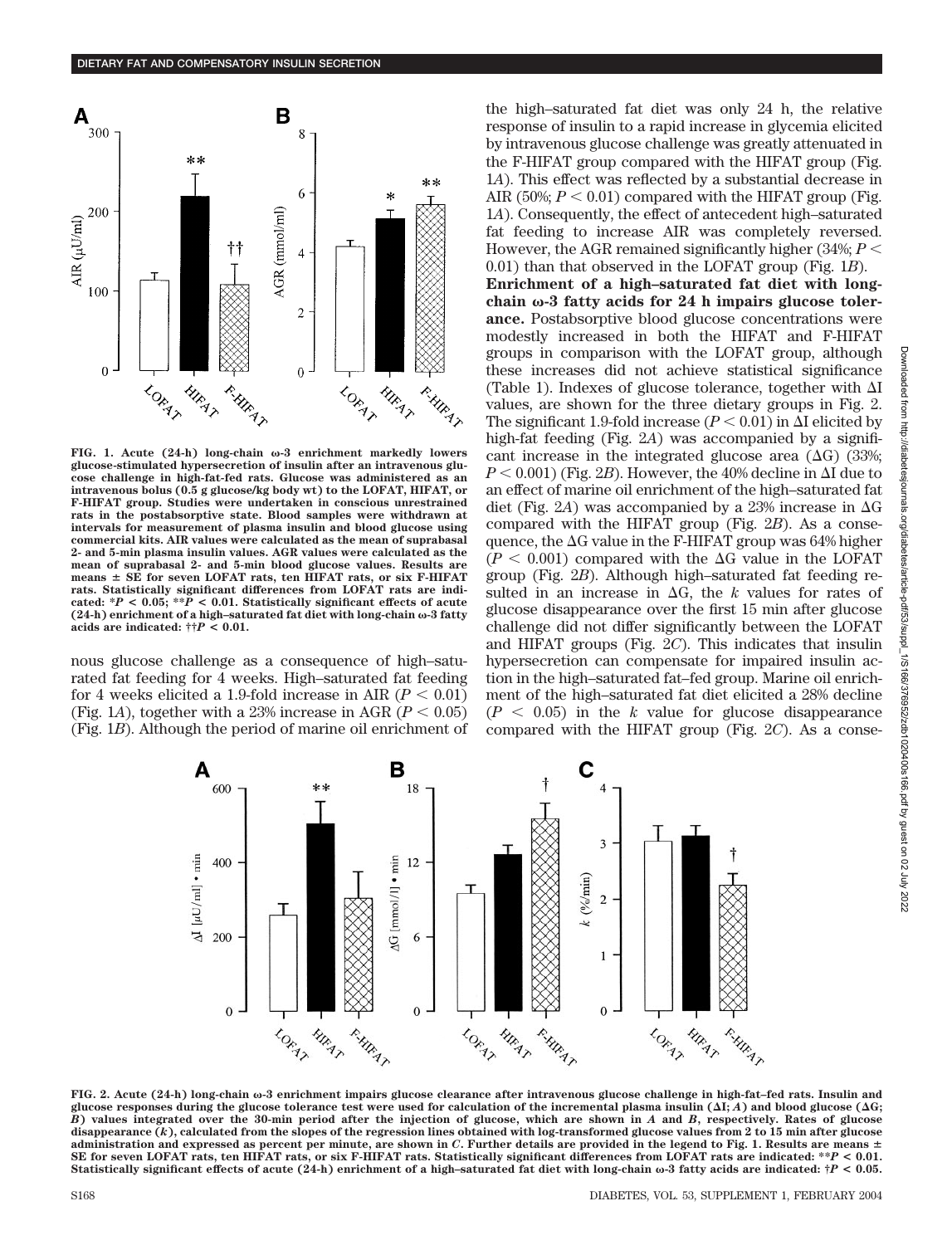

**FIG. 3. Acute (24-h) long-chain -3 enrichment in vivo does not reverse insulin resistance elicited by high-fat feeding. The IRI, calculated as the product of the areas under the glucose and insulin curves after glucose challenge in the postabsorptive state, is shown in** *A***. The relationship between AIR and ISI, the reciprocal of the IRI, in LOFAT** rats ( $\circ$ ), HIFAT rats ( $\triangle$ ), or F-HIFAT rats ( $\triangle$ ) in the postabsorptive state is shown in *B*. Results are means  $\pm$  SE for seven LOFAT rats, ten **HIFAT rats, or six F-HIFAT rats. Statistically significant differences from LOFAT rats are indicated:**  $*P < 0.05$ **;**  $***\dot{P} < 0.001$ **. There were no statistically significant effects of acute (24-h) enrichment of a high–** saturated fat diet with long-chain  $\omega$ -3 fatty acids compared with **high-fat-fed rats.**

quence, the *k* value was significantly lower (by 26%;  $P \leq$ 0.05) in the F-HIFAT group compared with the LOFAT group, indicating that insulin secretion in the former group is inadequate to maintain rates of glucose disposal, and thus compensatory insulin secretion is impaired.

**Enrichment of a high–saturated fat diet with long**chain  $\omega$ -3 fatty acids for 24 h does not ameliorate **high fat–induced insulin resistance in vivo.** The IRI, the product of the areas under the glucose and insulin curves after glucose challenge, significantly increased after high–saturated fat feeding by 2.5-fold  $(P < 0.001)$ compared with the LOFAT group, indicating the development of insulin resistance (Fig. 3*A*), as has been demonstrated previously using the euglycemic-hyperinsulinemic clamp (3). Despite the markedly lowered  $\Delta I$ , the IRI after enrichment of the high–saturated fat diet with marine oil was only modestly (19%) and not significantly lowered compared with the HIFAT group and was twofold higher  $(P < 0.05)$  than that in the LOFAT group. Increasing evidence indicates that changes in insulin sensitivity in healthy individuals are compensated for by inverse changes in  $\beta$ -cell responsiveness such that the product of insulin sensitivity and insulin secretion, termed the "disposition index," remains unchanged. Thus, a hyperbolic relationship exists between insulin sensitivity and secretion (17,18). Figure 3*B* demonstrates that a strong hyperbolic relationship exists  $(r = 0.93)$  between AIR and insulin sensitivity (assessed as the reciprocal of the IRI) for the LOFAT and HIFAT groups. Thus, enhanced insulin secretion in the HIFAT group is able to compensate for decreased insulin sensitivity. Although a similar hyperbolic relationship existed between insulin sensitivity and secretion in the F-HIFAT group ( $r = 0.76$ ), there was a significant leftward shift in the curve, suggesting that the insulin secretory response to glucose is inappropriately low for the reduction in insulin sensitivity.

Long-chain  $\omega$ -3 enrichment of a high-saturated fat **diet exerts a rapid effect to lower insulin secretion by perifused islets.** Additional experiments were undertaken to evaluate insulin release from perifused islets to eliminate any acute influences that in vivo variables, such as altered islet lipid delivery, might exert on insulin responses. Overall patterns of insulin release were measured during stepwise glucose perifusion designed to generate a steady rise in perifusate glucose concentrations to a target concentration of 8 mmol/l for 16 min. After this, the perifusate glucose concentration was increased to a target concentration of 16 mmol/l for a further 16 min, then lowered to basal levels over a total 2-h perifusion period. Rates of insulin release by islets isolated from LOFAT rats and perifused with 8 mmol/l glucose were not significantly higher than basal levels (Fig. 4*A*). However, raising the perifusate glucose concentration to 16 mmol/l led to a significant increase in rates of insulin release to peak rates  $(\sim 97 \mu U/min)$  (Fig. 4*A*). Rates of insulin release then steadily declined toward basal once perifusate glucose concentrations returned to basal levels of  $\sim$ 2 mmol/l. Basal rates of insulin release by perifused islets isolated from HIFAT rats were significantly higher (by 59%;  $P \leq$ 0.01) compared with rates of insulin release by LOFAT perifused islets (Fig. 4). Although raising the perifusate glucose concentration to 8 mmol/l did not significantly increase rates of insulin release by perifused islets from HIFAT rats, insulin release rates were significantly higher than corresponding rates from perifused LOFAT islets. Raising the perifusate glucose concentration to 16 mmol/l resulted in more rapid increases in and higher rates of insulin release (by 2.8- to 4.3-fold;  $P < 0.05$ ) compared with LOFAT islets. Peak rates of insulin release by perifused islets from HIFAT rats  $(153 \mu U/min)$  were 58% higher  $(P < 0.01)$  than corresponding peak rates of insulin release by perifused LOFAT islets. Although rates of insulin release by perifused islets from HIFAT rats steadily declined toward basal values once perifusate glucose concentrations returned to basal levels, they remained  $\sim$ 1.9-fold higher than corresponding LOFAT values.

Holding both the period of high–saturated fat feeding (4 weeks) and the total lipid content constant, the replacement of 7% of the dietary fat with long-chain  $\omega$ -3 fatty acids for only 24 h resulted in a significant decrease in insulin release from perifused islets under conditions of glucose stimulation (Fig.  $4C$ ). Although acute (24-h) long-chain  $\omega$ -3 enrichment of the HIFAT diet (F-HIFAT group) did not significantly affect insulin release rates by perifused islets at basal or mid-glucose concentrations (compare Fig. 4*B* and *C*), rates of insulin release by islets from F-HIFAT rats perifused at higher glucose concentrations were significantly and consistently lower (by 59%;  $P < 0.05$ ) than those of islets of the HIFAT group. Decreased insulin release by perifused islets from F-HIFAT rats compared with HIFAT rats resulted in a 50% decline  $(P < 0.05)$  in the incremental area under the curve for insulin secretion during the 2-h perifusion period (HIFAT,  $1,888 \pm 357$  $\mu$ U/min per l [*n* = 6]; F-HIFAT, 949  $\pm$  187  $\mu$ U/min per l  $[n = 6]$ , such that it was similar to that of perifused islets from LOFAT rats. Thus, our data demonstrate, for the first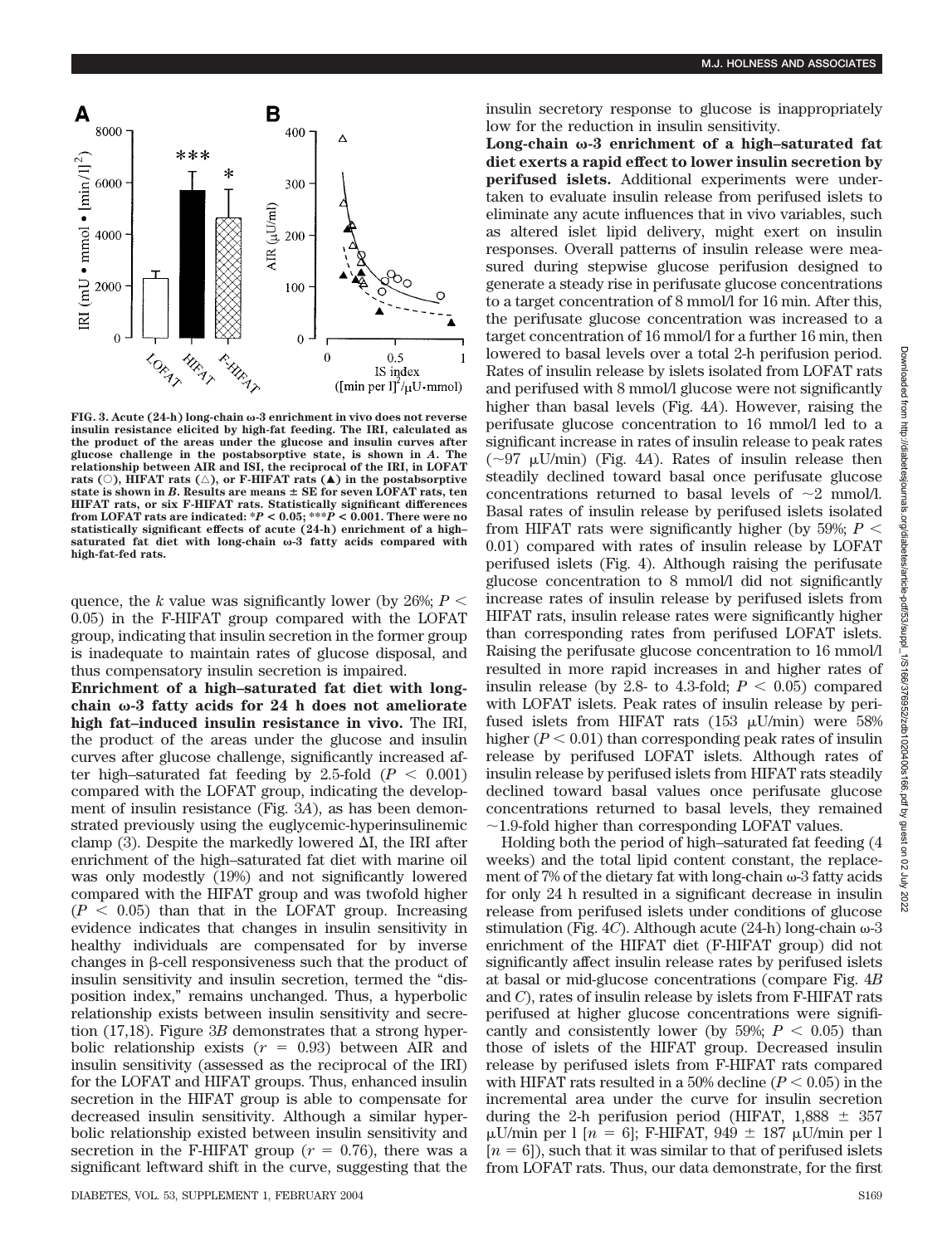

**FIG. 4. Effects of chronic (4-week) high–saturated** fat feeding or acute  $(24-h)$  long-chain  $\omega$ -3 enrich**ment on insulin release by perifused islets. Islets isolated from LOFAT (***A***), HIFAT (***B***), or F-HIFAT (***C***) rats were perifused in basal medium containing 2 mmol/l glucose for 60 min at a flow rate of 1 ml/min at 37°C before collection of fractions. Glucose concentrations were then modified as indicated. Fractions (2 ml) were collected at 2-min intervals and stored at 20°C before assay for insulin using a commercial kit. Results are** means  $\pm$  SE for seven LOFAT rats, six HIFAT **rats, or six F-HIFAT rats. Statistically significant effects of high–saturated fat feeding are indicated: \****P* **< 0.05. Statistically significant effects of acute (24-h) enrichment of a high–saturated fat** diet with long-chain ω-3 fatty acids are indicated: **†***P* **< 0.05. Statistical symbols are placed above the relevant error bar.**

time, that acute long-chain  $\omega$ -3 enrichment of a highsaturated fat diet for only 24 h reverses the effects of antecedent long-term high–saturated fat feeding to enhance insulin secretion by perifused islets ex vivo.

## **DISCUSSION**

The present study demonstrates that acute (24-h) enrichment of a high–saturated fat diet with long-chain  $\omega$ -3 fatty acids attenuates insulin hypersecretion in vivo by rats previously provided with a high–saturated fat diet for 4 weeks and reverses the effects of long-term (4-week) high–saturated fat feeding to enhance insulin secretion by perifused islets. The substitution of only 7% of total dietary lipid with long-chain  $\omega$ -3 fatty acid was adequate to provoke these effects; a high rate of delivery of saturated fat to the islet was maintained throughout. Our data therefore indicate that marine oil enrichment directly alters  $\beta$ -cell responses as insulin secretion by perifused islets is modified. Importantly, these effects were observed even though long-chain  $\omega$ -3 enrichment failed to alleviate insulin resistance, resulting in an acute action of longchain  $\omega$ -3 enrichment to impair glucose tolerance after intravenous glucose challenge. The studies are important because they stress the labile nature of high–saturated fat–induced insulin hypersecretion and suggest that relatively acute  $(24-h)$  long-chain  $\omega$ -3 enrichment could exert a diabetogenic effect, at least in the short term, by suppressing hyperinsulinemia without enhancing insulin sensitivity in insulin-resistant states via direct modulation of  $\beta$ -cell function. Thus, they demonstrate that altered insulin responses evoked by acute marine oil enrichment of a saturated fat diet do not simply reflect compensatory adaptations to differences in whole-body insulin sensitivity, but act directly at the level of the  $\beta$ -cell to modify insulin responsiveness to glucose.

Obesity is the most common cause of insulin resistance in humans (19). There is an inverse relationship between insulin sensitivity and insulin secretion, which is indicative of  $\beta$ -cell compensation for insulin resistance (17,18,20). The overall sensitivity of the  $\beta$ -cell to glucose has been thought to reflect the sensitivity of peripheral tissues to the action of insulin. Thus, insulin-resistant subjects have higher insulin levels and AIR to glucose than insulinsensitive subjects (17,21). In a high proportion of obese subjects,  $\beta$ -cell compensation is able to maintain normal glucose tolerance for several decades, preventing the development of overt type 2 diabetes.

High–saturated fat feeding is a nongenetic factor that affects insulin sensitivity, but the factors that determine the ability of the  $\beta$ -cell to compensate for insulin resistance, and the mechanisms involved, remain largely unknown. Although it has been suggested that prolonged increased exposure to fatty acids through a lipotoxic effect on the  $\beta$ -cell could precipitate  $\beta$ -cell failure (20,22), this is not necessarily the case. Both our own and previous studies (12) do not favor the concept that prolonged exposure to excess saturated fatty acids inevitably impairs GSIS. Dobbins et al. (12) found that a soy oil–based diet resulted in insulin secretion rates both in vivo and in vitro that were lower than those found in control rats maintained on low-fat/high-carbohydrate diet. This led to the suggestion that the polyunsaturated fatty acids found in soy oil, predominantly linoleate (18:2), might elicit a diminished insulin response. Our studies indicate that, even under conditions of a sustained increase in saturated fatty acid delivery to the islet, the dietary provision of a small quantity of long-chain  $\omega$ -3 fatty acids—eicosapentaenoate